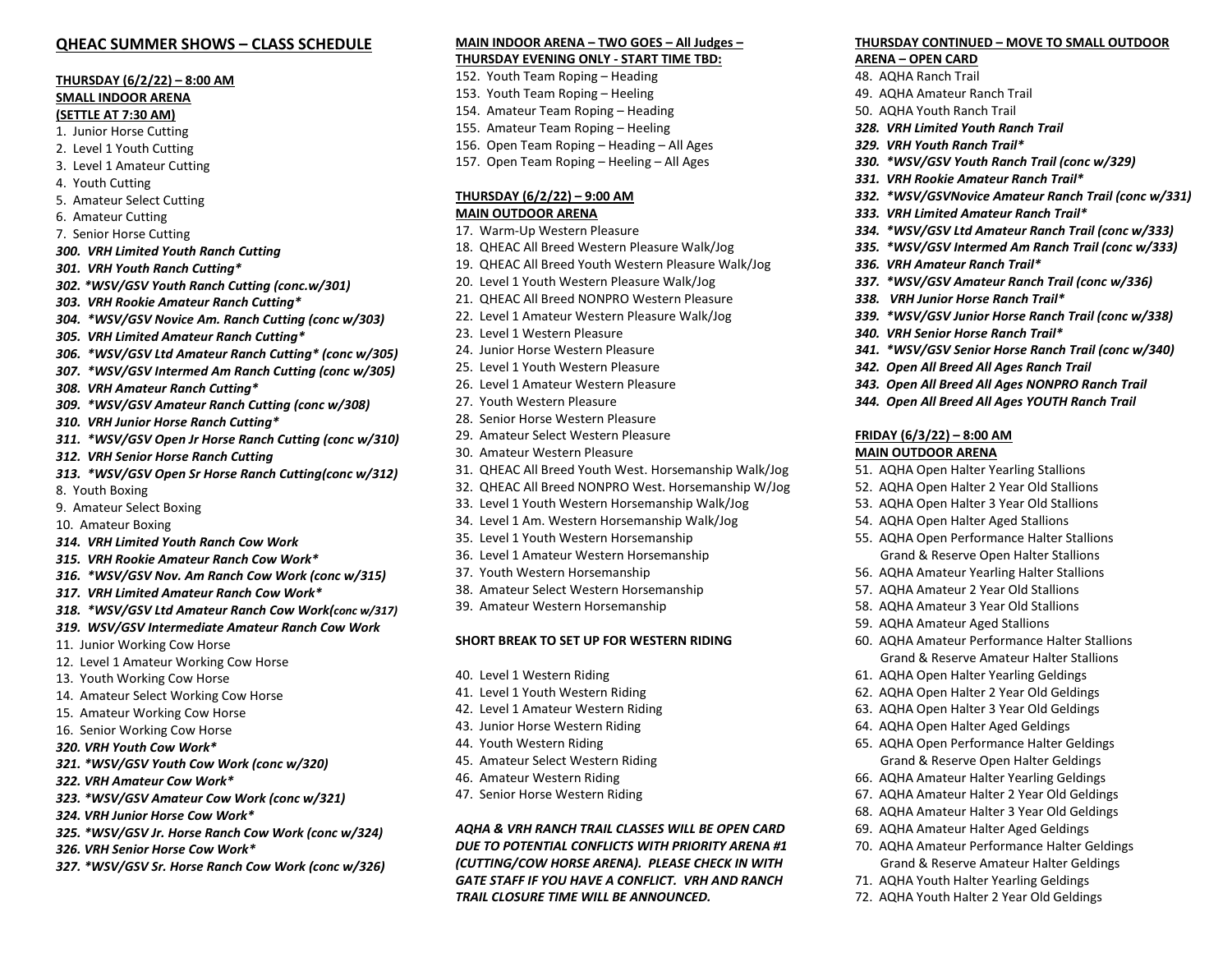#### **FRIDAY (6/3/22) – CONTINUED:**

- 73. AQHA Youth Halter 3 Year Old Geldings
- 74. AQHA Youth Halter Aged Geldings
- 75. AQHA Youth Performance Halter Geldings Grand & Reserve Youth Halter Geldings
- 76. AQHA Open Halter Yearling Mares
- 77. AQHA Open Halter 2 Year Old Mares
- 78. AQHA Open Halter 3 Year Old Mares
- 79. AQHA Open Halter Aged Mares
- 80. AQHA Open Performance Halter Mares Grand & Reserve Open Halter Mares
- 81. AQHA Amateur Halter Yearling Mares
- 82. AQHA Amateur Halter 2 Year Old Mares
- 83. AQHA Amateur Halter 3 Year Old Mares
- 84. AQHA Amateur Halter Aged Mares
- 85. AQHA Amateur Performance Halter Mares Grand & Reserve Amateur Halter Mares
- 86. AQHA Youth Halter Yearling Mares
- 87. AQHA Youth Halter 2 Year Old Mares
- 88. AQHA Youth Halter 3 Year Old Mares
- 89. AQHA Youth Halter Aged Mares
- 90. AQHA Youth Performance Halter Mares Grand & Reserve Youth Halter Mares

#### **SHOWMANSHIP CLASSES TO FOLLOW HALTER CLASSES MAIN OUTDOOR AREANA - SPLIT ARENA – TWO GOES:**

- 91. QHEAC All Breed Youth Showmanship
- 92. Level 1 Youth Showmanship
- 93. Youth Showmanship
- 94. QHEAC All Breed NONPRO Showmanship
- 95. Level 1 Amateur Showmanship
- 96. Amateur Select Showmanship
- 97. Amateur Showmanship

# **VRH CONFORMATION CLASSES TO FOLLOW SHOWMANSHIP CLASSES – MAIN OUTDOOR ARENA – SPLIT ARENA – TWO GOES:**

- *345. VRH Limited Youth Ranch Conformation*
- *346. VRH Youth Ranch Conformation*
- *347. VRH Rookie Amateur Ranch Conformation*
- *348. VRH Limited Amateur Ranch Conformation*
- *349. VRH Amateur Ranch Conformation*
- *350. VRH Junior Horse Ranch Conformation*
- *351. VRH Senior Horse Ranch Conformation*

#### **SHORT BREAK – SHOW SPLITS INTO TWO SEPARATE ARENAS:**

#### **MAIN INDOOR ARENA–Not to start before 10:00 AM: AQHA TRAIL CLASSES ARE BY CLASS ORDER:**

- 98. QHEAC All Breed Youth Walk/Jog Trail 99. Level 1 Youth Walk/Jog Trail 100. QHEAC All Breed NONPRO Walk/Jog Trail 101. Level 1 Amateur Walk/Jog Trail 102. QHEAC All Breed Open Walk/Jog Trail 103. Level 1 Trail 104. Level 1 Youth Trail 105. Level 1 Amateur Trail
- 106. Youth Trail
- 107. Junior Horse Trail
- 108. Amateur Select Trail
- 109. Amateur Trail
- 110. Senior Horse Trail

# **SHORT BREAK**

- 111. Warm-Up Hunter Under Saddle
- 112. QHEAC Open All Breed Hunter U/Saddle W/T
- 113. QHEAC All Breed Youth Hunter/U Saddle W/T
- 114. QHEAC All Breed NONPRO Hunter U/Saddle W/T
- 115. Level 1 Youth Hunter Under Saddle Walk/Trot
- 116. Level 1 Amateur Hunter Under Saddle Walk/Trot
- 117. Level 1 Hunter Under Saddle
- 118. Level 1 Youth Hunter Under Saddle
- 119. Level 1 Amateur Hunter Under Saddle
- 120. Junior Horse Hunter Under Saddle
- 121. Youth Hunter Under Saddle
- 122. Amateur Select Hunter Under Saddle
- 123. Amateur Hunter Under Saddle
- 124. Senior Horse Hunter Under Saddle
- 125. QHEAC All Breed Youth Hunt Seat Eq Walk/Trot
- 126. Level 1 Youth Hunt Seat Equitation Walk/Trot
- 127. QHEAC All Breed NONPRO Hunt Seat Eq W/Trot
- 128. Level 1 Amateur Hunt Seat Equitation Walk/Trot
- 129. Level 1 Youth Hunt Seat Equitation
- 130. Level 1 Amateur Hunt Seat Equitation
- 131. Youth Hunt Seat Equitation
- 132. Amateur Select Hunt Seat Equitation
- 133. Amateur Hunt Seat Equitation

*Be sure to join us for the Exhibitor Wine & Cheese Social – Friday Evening, Approx 5 PM!!!*

#### *\*Please note:*

- *\* Cross entry between rookie/limited/amateur VRH classes is not allowed per AQHA.*
- *\* Cross entry between limited/youth VRH classes is not allowed per AQHA.*

# **FRIDAY–FOLLOWING VRH CONFORMATION CLASSES:**

- **MAIN OUTDOOR ARENA – Not to start before 10:00 AM:** 134. QHEAC All Breed Youth Reining 135. Level 1 Youth Reining 136. QHEAC All Breed NONPRO Reining 137. Level 1 Amateur Reining 138. Youth Reining 139. Junior Horse Reining 140. Amateur Select Reining 141. Amateur Reining 142. QHEAC All Breed Open Reining 143. Senior Horse Reining *352. VRH Limited Youth Ranch Reining 353. VRH Youth Ranch Reining\* 354. \*WSV/GSV Youth Ranch Reining (conc w/353) 355. VRH Rookie Amateur Ranch Reining\* 356. \*WSV/GSV Novice Amat. Ranch Reining (conc w/355) 357. VRH Limited Amateur Ranch Reining\* 358. \*WSV/GSVLtd Amateur Ranch Reining (conc w/357) 359. \*WSV/GSV Intermed Am Ranch Reining (conc w/357) 360. VRH Amateur Ranch Reining\* 361. \*WSV/GSV Amateur Ranch Reining (conc w/360) 362. VRH Junior Horse Open Ranch Reining\* 363. \*WSV/GSV Junior Horse Ranch Reining (conc w/362) 364. VRH Senior Horse Open Ranch Reining\* 365. \*WSV/GSV Senior Horse Ranch Reining (conc w/364)* 144. Level 1 Ranch Riding 145. Level 1 Youth Ranch Riding 146. Junior Horse Ranch Riding 147. Youth Ranch Riding 148. Level 1 Amateur Ranch Riding 149. Amateur Select Ranch Riding 150. Amateur Ranch Riding 151. Senior Horse Ranch Riding *366. VRH Limited Youth Ranch Riding 367. VRH Youth Ranch Riding\* 368. \*WSV/GSV Youth Ranch Riding (conc w/367) 369. VRH Rookie Amateur Ranch Riding\* 370. \*WSV/GSV Nov. Amateur Ranch Riding (conc w/369) 371. VRH Limited Amateur Ranch Riding\* 372. \*WSV/GSV Ltd Amateur Ranch Riding (conc w/371) 373. \*WSV/GSV Intermed. Am Ranch Riding (conc w/371) 374. VRH Amateur Ranch Riding\* 375. \*WSV/GSV Amateur Ranch Riding (conc w/374) 376. VRH Junior Horse Open Ranch Riding\* 377. \*WSV/GSV Jr. Horse Open Ranch Riding (conc w/376) 378. VRH Senior Horse Open Ranch Riding\* 379. \*WSV/GSV Sr. Horse Open Ranch Riding (conc w/378)*
- *SATURDAY: TOUGH ENOUGH TO WEAR PINK DAY!*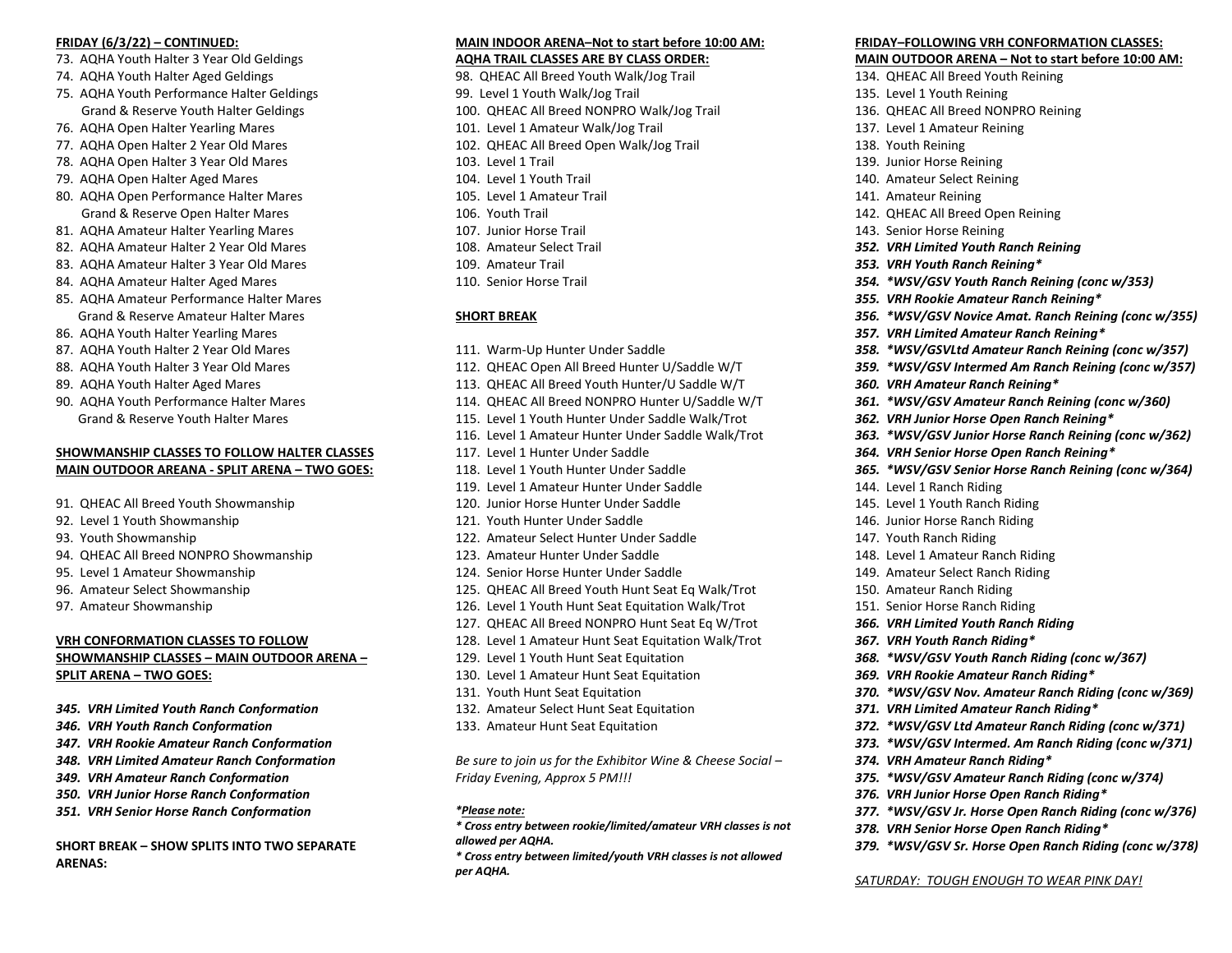# **SATURDAY (6/4/22) – 8:00 AM SMALL INDOOR ARENA (SETTLE AT 7:30 AM):**

- 1. Junior Horse Cutting
- 2. Level 1 Youth Cutting
- 3. Level 1 Amateur Cutting
- 4. Youth Cutting
- 5. Amateur Select Cutting
- 6. Amateur Cutting
- 7. Senior Horse Cutting
- *300. VRH Limited Youth Ranch Cutting*
- *301. VRH Youth Ranch Cutting\**
- *302. \*WSV/GSV Youth Ranch Cutting (concurrent w/301)*
- *303. VRH Rookie Amateur Ranch Cutting\**
- *304. \*WSV/GSV Novice Amat. Ranch Cutting (conc w/303)*
- *305. VRH Limited Amateur Ranch Cutting\**
- *306. \*WSV/GSV Ltd Amateur Ranch Cutting\* (conc w/305)*
- *307. \*WSV/GSV Intermed Am. Ranch Cutting (conc w/305)*
- *308. VRH Amateur Ranch Cutting\**
- *309. \*WSV/GSV Amateur Ranch Cutting (conc w/308)*
- *310. VRH Junior Horse Ranch Cutting\**
- *311. \*WSV/GSV Open Jr Horse Ranch Cutting (conc w/310)*
- *312. VRH Senior Horse Ranch Cutting*
- *313. \*WSV/GSV Open Sr. Horse Ranch Cutting (conc w/312)*
- 8. Youth Boxing
- 9. Amateur Select Boxing
- 10. Amateur Boxing
- *314. VRH Limited Youth Ranch Cow Work*
- *315. VRH Rookie Amateur Ranch Cow Work\**
- *316. \*WSV/GSV Nov. Am Ranch Cow Work (conc w/315)*
- *317. VRH Limited Amateur Ranch Cow Work\**
- *318. \*WSV/GSV Ltd Amateur Ranch Cow Work (conc w/317)*
- *319. WSV/GSV Intermedediate Amateur Ranch Cow Work*
- 11. Junior Working Cow Horse
- 12. Level 1 Amateur Working Cow Horse
- 13. Youth Working Cow Horse
- 14. Amateur Select Working Cow Horse
- 15. Amateur Working Cow Horse
- 16. Senior Working Cow Horse
- *320. VRH Youth Cow Work\**
- *321. \*WSV/GSV Youth Cow Work (conc w/320)*
- *322. VRH Amateur Cow Work\**
- *323. \*WSV/GSV Amateur Cow Work (conc w/321)*
- *324. VRH Junior Horse Cow Work\**
- *325. \*WSV/GSV Jr. Horse Ranch Cow Work (conc w/324)*
- *326. VRH Senior Horse Cow Work\**
- *327. \*WSV/GSV Sr. Horse Ranch Cow Work (conc w/326)*

#### *AQHA & VRH TRAIL CLASSES WILL BE OPEN CARD DUE TO*

*POTENTIAL CONFLICTS WITH PRIORITY ARENA #1 (CUTTING/COW HORSE ARENA). PLEASE CHECK IN WITH GATE STAFF IF YOU HAVE A CONFLICT. VRH AND RANCH TRAIL CLOSURE TIME WILL BE ANNOUNCED.*

# **SATURDAY (6/4/22) – 9:00 AM MAIN OUTDOOR ARENA:**

- 17. Warm-Up Western Pleasure
- 18. QHEAC All Breed Western Pleasure Walk/Jog
- 19. QHEAC All Breed Youth Western Pleasure W/Jog
- 20. Level 1 Youth Western Pleasure Walk/Jog
- 21. QHEAC All Breed NONPRO Western Pleasure W/Jog
- 22. Level 1 Amateur Western Pleasure Walk/Jog
- 23. Level 1 Western Pleasure
- 24. Junior Horse Western Pleasure
- 25. Level 1 Youth Western Pleasure
- 26. Level 1 Amateur Western Pleasure
- 27. Youth Western Pleasure
- 28. Senior Horse Western Pleasure
- 29. Amateur Select Western Pleasure
- 30. Amateur Western Pleasure
- 31. QHEAC All Breed Youth West Horsemanship Walk/Jog
- 32. QHEAC All Breed NONPRO Western Horsemanship W/J
- 33. Level 1 Youth Western Horsemanship Walk/Jog
- 34. Level 1 Am. Western Horsemanship Walk/Jog
- 35. Level 1 Youth Western Horsemanship
- 36. Level 1 Amateur Western Horsemanship
- 37. Youth Western Horsemanship
- 38. Amateur Select Western Horsemanship
- 39. Amateur Western Horsemanship

#### **SHORT BREAK TO SET UP FOR WESTERN RIDING**

- 40. Level 1 Western Riding
- 41. Level 1 Youth Western Riding
- 42. Level 1 Amateur Western Riding
- 43. Junior Horse Western Riding
- 44. Youth Western Riding
- 45. Amateur Select Western Riding
- 46. Amateur Western Riding
- 47. Senior Horse Western Riding
- 158. QHEAC Leadline 6 & Under (Saturday Only)
- 159. QHEAC Yearling Lunge Line Futurity Time TBD

# **SATURDAY CONTINUED – MOVE TO SMALL OUTDOOR**

- **ARENA – OPEN CARD – SEE INFORMATION:**
- 48. AQHA Ranch Trail
- 49. AQHA Amateur Ranch Trail
- 50. AQHA Youth Ranch Trail
- *328. VRH Limited Youth Ranch Trail*
- *329. VRH Youth Ranch Trail\**
- *330. \*WSV/GSV Youth Ranch Trail (conc w/329)*
- *331. VRH Rookie Amateur Ranch Trail\**
- *332. \*WSV/GSV Novice Amateur Ranch Trail (conc w/331)*
- *333. VRH Limited Amateur Ranch Trail\**
- *334. \*WSV/GSV Ltd Amateur Ranch Trail (conc w/333)*
- *335. \*WSV/GSV Intermed Am Ranch Trail (conc w/333)*

*336. VRH Amateur Ranch Trail\**

- *337. \*WSV/GSV Amateur Ranch Trail (conc w/336)*
- *338. VRH Junior Horse Ranch Trail\**

**SUNDAY (6/5/22) – 8:00 AM: MAIN OUTDOOR ARENA**

135. Level 1 Youth Reining

143. Senior Horse Reining

138. Youth Reining 139. Junior Horse Reining 140. Amateur Select Reining 141. Amateur Reining

137. Level 1 Amateur Reining

- *339. \*WSV/GSV Junior Horse Ranch Trail (conc w/338) 341. \*WSV/GSV Senior Horse Ranch Trail (conc w/340)*
- *340. VRH Senior Horse Ranch Trail\**

*342. Open All Breed All Ages Ranch Trail 343. Open All Breed All Ages NONPRO Ranch Trail 344. Open All Breed All Ages YOUTH Ranch Trail*

134. QHEAC All Breed Youth Reining

142. QHEAC All Breed Open Reining

*352. VRH Limited Youth Ranch Reining 353. VRH Youth Ranch Reining\**

*355. VRH Rookie Amateur Ranch Reining\**

*357. VRH Limited Amateur Ranch Reining\**

*362. VRH Junior Horse Open Ranch Reining\**

*364. VRH Senior Horse Open Ranch Reining\**

*368. \*WSV/GSV Youth Ranch Riding (conc w/367)*

*370. \*WSV/GSV Nov. Amateur Ranch Riding (conc w/369)*

*372. \*WSV/GSV Ltd Amateur Ranch Riding (conc w/371) 373. \*WSV/GSV Intermed. Am Ranch Riding (conc w/371)*

*369. VRH Rookie Amateur Ranch Riding\**

*371. VRH Limited Amateur Ranch Riding\**

*360. VRH Amateur Ranch Reining\**

148. Level 1 Amateur Ranch Riding 149. Amateur Select Ranch Riding 150. Amateur Ranch Riding 151. Senior Horse Ranch Riding *366. VRH Limited Youth Ranch Riding 367. VRH Youth Ranch Riding\**

144. Level 1 Ranch Riding 145. Level 1 Youth Ranch Riding 146. Junior Horse Ranch Riding 147. Youth Ranch Riding

*354. \*WSV/GSV Youth Ranch Reining (conc w/353)*

*356. \*WSV/GSV Novice Amat. Ranch Reining (conc w/355)*

*358. \*WSV/GSV Ltd Amateur Ranch Reining (conc w/357) 359. \*WSV/GSV Intermed Am Ranch Reining (conc w/357)*

*361. \*WSV/GSV Amateur Ranch Reining (conc w/360)*

*363. \*WSV/GSV Junior Horse Ranch Reining (conc w/362)*

*365. \*WSV/GSV Senior Horse Ranch Reining (conc w/364)*

136. QHEAC All Breed NONPRO Reining